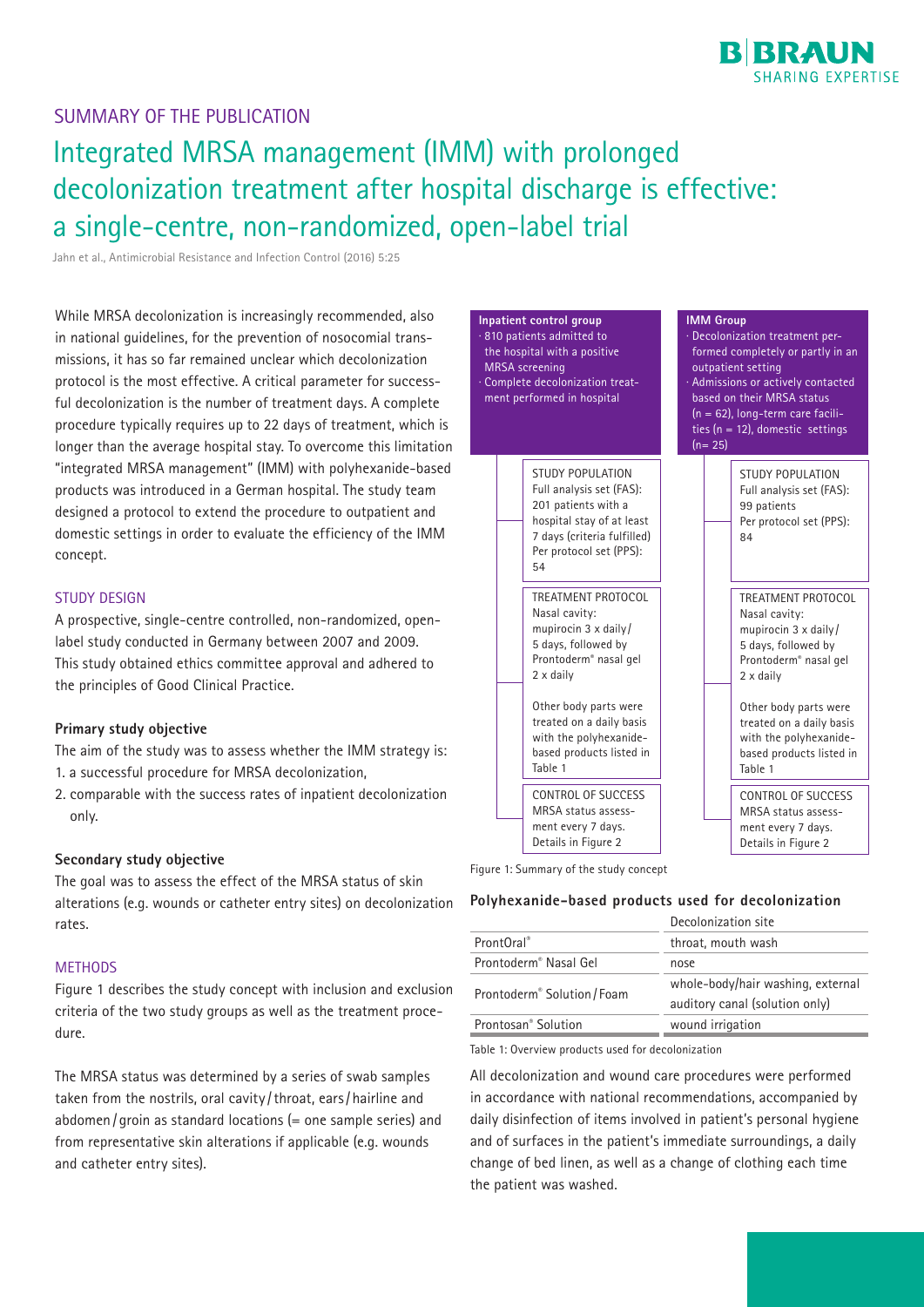

According to national guidelines, an MRSA decolonization procedure is successful when 3 consecutive sets of negative MRSA samples have been obtained (Figure 2). Patients with MRSA-positive samples received a maximum of three decolonization **12%** in the control group. (7 days each). Depending on the number of decolonization treatments required  $(1 - 3)$ , the procedure was completed in 11 to max. 25 days.



Figure 2: Schematic diagram of the MRSA decolonization procedure.

#### **RESULTS**

The outcome of the IMM group and control group can be compared as no significant differences were found in the demographics of study participants. parts as no significant anterestes were round in the active

the IMM group. The treatment regime was the same for both, though the location of the patients differed

#### **Overall decolonization results**

The results were differentiated between the complete patient groups (FAS = full analysis set) and a second group adjusted to patient populations with completed decolonization protocols es patient populations with completed decoromization pro<br>and microbiological follow-up (PPS = per protocol set) (see Figure 2). Patient groups were further categorized based on the presence of skin alterations. and inicrobiological follow-up (i.e.  $\mathcal{P} = \mathcal{P}$ criptolocol scl)

The effect was analyzed of several parameters such as age, gender, length of stay (LOS), readmission, days of decolonization, baseline status of nostrils, hairline/ears, and oral cavity, plus baseline status of nostrils, hairline/ears, and oral cavity, plus status at multiple sites. odselline status of nostriis, namine Determining MRSA status and decolonization procedures

One interesting finding was that decolonization success decreased with increasing patient age.

Although a longer LOS resulted in a higher percentage of decolominized patients, the result was not significant. However, mean hized patients, the result was not significant. However, mean duration of decolonization was 13.6 days for the IMM group and 10.7 days for the control group. Decolonization treatment was To describe the effect of sk successful after an average of 7.5 days for IMM patients and an ducted with the PPS group (N = 138) irrespective of average of 7.4 days in the control group. average of 7.4 days in the control group.  $\Box$  (hospital N = 54, after discharge N = 84).

The decolonization outcome for the FAS was significantly better in the IMM intervention group than in the control group. While 47% became MRSA-free in the IMM group, the figure was only 12% in the control group.

A significant difference could also be observed between the subgroup with skin alterations (IMM 32%; control 12%) and the subgroup without skin alterations (IMM intervention group 69%; control 12%).

Due to a marginal calculation error  $[(+/ - 1)$  in the number of patients] in the publication, the study team advised us to use the numbers for the PPS group from Figure 3A (see next page). Table 3 (of the original paper) will therefore not be discussed in detail. This error does not affect the overall conclusion but may irritate the reader.

The overall analysis of the PPS group resulted in similar success rates for both groups (IMM intervention group 55%; control 43%). Despite a higher rate for the IMM group, the difference was not significant, but indicates that the continuation of IMM treatment after discharge can be as effective as when performed within the hospital. The subgroup "without skin alterations" even Figure 2: Schematic diagram of the MRSA decolonization procedure.  $\qquad \qquad$  achieved 75% decolonization success.

> Adhering to the IMM concept can result in a decolonization rate of 75% (per protocol analysis) in MRSA carriers without procedure covering 22  $+$  3 days, but who at the end produced fewer than 3 subsequent sets of negative MRSA-

control samples obtained. This was scored as unsuccessful Both groups (IMM and inpatient) were analyzed to see whether there is a difference in decolonization success between patients with one or more than one proven positive MRSA site. Interestingly, the IMM group did not show any differences in success between the two groups whereas the control group did not have procedure and the group mercus are control group. a single patient with more than one positive site who could be successfully decolonized (p  $<$  0.05). It appears that patients who have been proven to be MRSA-positive at more than one body site can be decolonized at home but not in hospital.

### Decolonization results with skin alterations

 $s_{\rm sc}$  second taken from the nares, oral cavity/throat, ears/throat, ears/throat, ears/throat, ears/throat, ears/throat, ears/throat, ears/throat, ears/throat, ears/throat, ears/throat, ears/throat, ears/throat, ears/th The secondary outcome focused on the influence of skin alterations. The overall analysis has already shown that a comparison within the IMM population between patients with and without skin alterations resulted in a significantly better decolonization rate for the latter ( $p < 0.01$ ).

olo- Patients without skin alterations achieved a success rate of 67% in the whole PPS group (Figure 3) and of 75% eradication in the whole PPS group (Figure 3) and of 75% eradication in the IMM patients.

To describe the effect of skin alterations the analysis was conducted with the PPS group  $(N = 138)$  irrespective of location